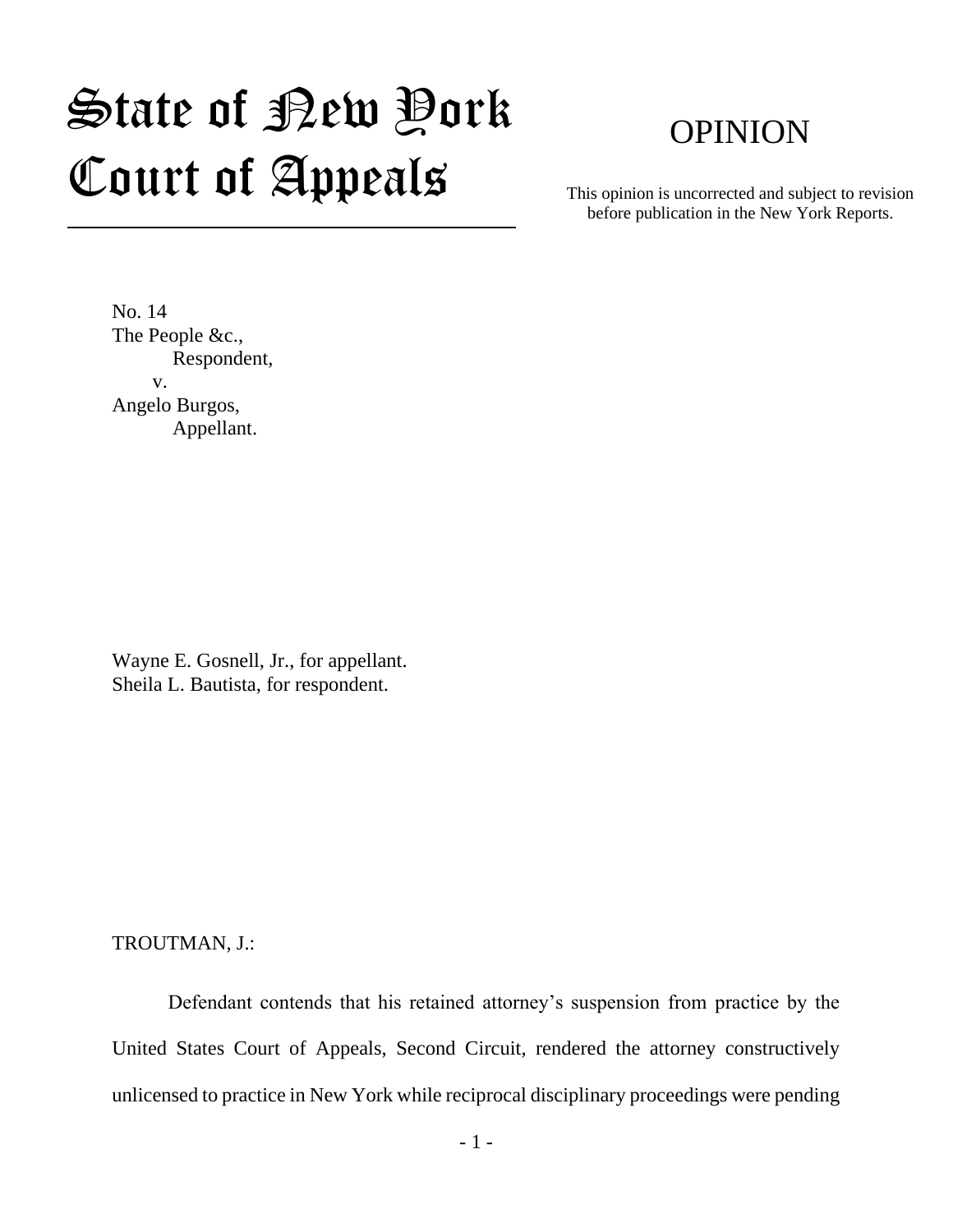in the Appellate Division. Alternatively, defendant contends that his attorney's failure to inform him of the suspension and pending reciprocal disciplinary proceedings in New York deprived him of his constitutional right to choice of counsel. We reject those contentions.

I.

Defendant was charged by indictment with two counts of gang assault in the first degree and four counts of assault in the first degree for his participation in a March 2012 attack involving two victims. The assault was captured on surveillance video. In November 2013, four months after his arraignment, defendant substituted his trial counsel with Andres Aranda, Esq., a retained attorney who had obtained favorable results for him in prior criminal proceedings.

On May 15, 2015, while Aranda was representing defendant in the pending New York criminal proceedings, the Second Circuit publicly reprimanded Aranda and suspended him from the practice of law before that court for a period of 18 months, effective 28 days from the date of the Second Circuit decision (*see In re Aranda*, 789 F3d  $48$  [2d Cir 2015]).<sup>1</sup> The Second Circuit's order imposing discipline upon Aranda cited seven appeals before that court in which Aranda's conduct had been deficient (*see id.* at 50-52). The Second Circuit also noted instances of Aranda's misconduct in federal district court, as well as his disciplinary history in New York and failure to adequately respond to the Second Circuit's inquiry, in concluding that the court had "little assurance that [Aranda]

 $<sup>1</sup>$  The Second Circuit's opinion was amended on May 22, 2015, but the court clarified</sup> that the deadlines it imposed were to be calculated using the original issuance date of May 15, 2015 (*see id.* at 48 n 1).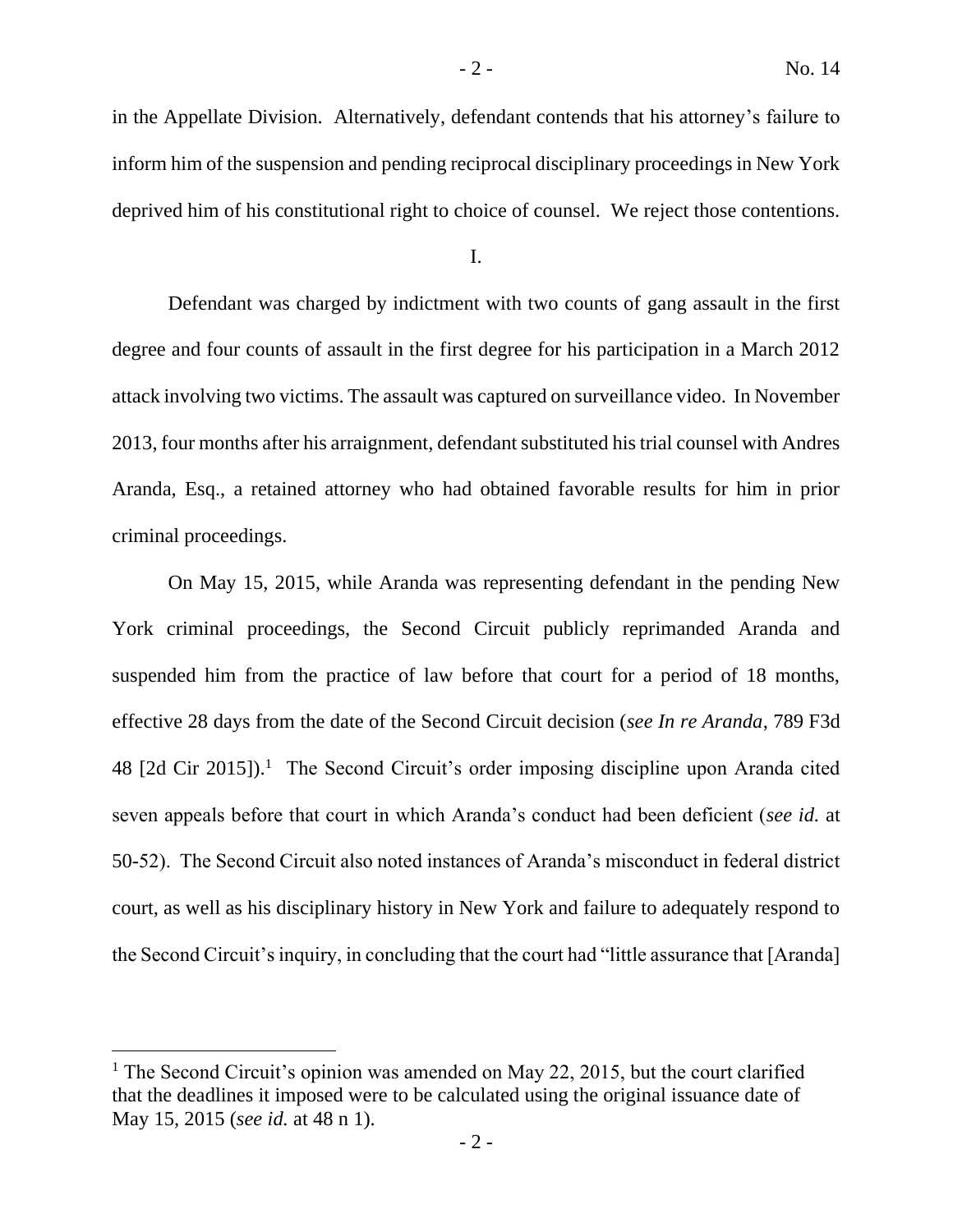can conform his conduct to expected professional norms" (*id.* at 52-59). The court's suspension order required Aranda to inform all of his clients with pending cases before the Second Circuit of his suspension so that they could obtain new counsel (*see id.* at 60). In a supplemental order, the Second Circuit required Aranda to disclose the court's decision and opinion "to all courts and bars of which he is currently a member, and as required by any bar or court rule or order."

Aranda disclosed the discipline to the Attorney Grievance Committee of the First Judicial Department by letter dated July 10, 2015.<sup>2</sup> Meanwhile, defendant's state criminal proceedings were ongoing. On July 30, 2015, defendant waived his right to a jury trial, and a bench trial commenced that day. The court rendered its verdict on September 16, 2015, acquitting defendant of the gang assault counts but convicting him on the four counts of first-degree assault. Defendant was sentenced on February 5, 2016. Aranda represented defendant throughout those proceedings, to the entry of the judgment.

On February 18, 2016, approximately two weeks after defendant was sentenced, the Appellate Division imposed reciprocal discipline on Aranda and suspended him from the practice of law in New York for 18 months (*see Matter of Aranda*, 138 AD3d 142 [1st Dept 2016]). The suspension was imposed "nunc pro tunc to May 15, 2015," the date of the Second Circuit's suspension order (*id.* at 150). After recounting the disciplinary

<sup>&</sup>lt;sup>2</sup> At the time, New York's reciprocal discipline rule required attorneys to "promptly" inform the New York disciplinary authorities of discipline imposed by a foreign jurisdiction (*see* former Rules for Attorney Disciplinary Matters [22 NYCRR] § 603.3 [d]). The current rule requires disclosure within 30 days after the foreign discipline is imposed (*see* 22 NYCRR 1240.13 [d]).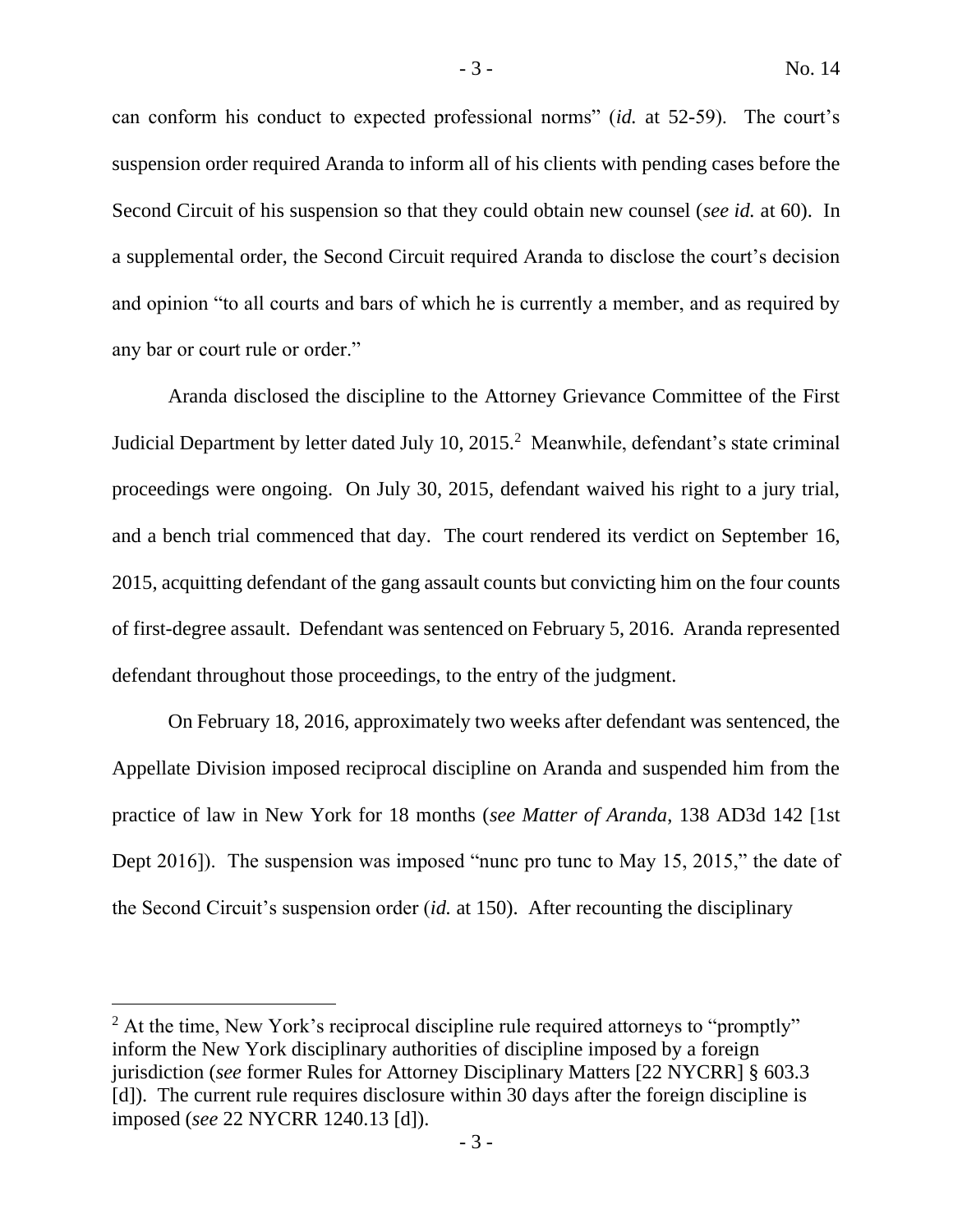proceedings before the Second Circuit, the Appellate Division rejected Aranda's arguments that the Second Circuit was not a "foreign jurisdiction" within the meaning of the reciprocal disciplinary rules and further observed that none of the defenses to reciprocal discipline were applicable (*see id.* at 143-149). The Court stated that it gave "significant weight to the sanction imposed" by the foreign jurisdiction and concluded that an 18-month suspension was in accord with the Court's "precedents involving similar misconduct" (*id.*  at 149-150).

Defendant thereafter moved pursuant to CPL 440.10 to vacate the judgment.<sup>3</sup> As relevant here, defendant contended that his conviction was unconstitutionally obtained because he was denied the effective assistance of counsel, in part because Aranda failed to disclose to defendant that during the pendency of defendant's criminal proceedings, Aranda had been suspended from practice before the Second Circuit. In support of his motion, defendant contended that Aranda was required to inform him of the Second Circuit's suspension order so that defendant could make an informed decision as to whether to continue with Aranda as his attorney. Defendant asserted in an affidavit that Aranda never informed him of the Second Circuit's suspension, and that if he had known of that discipline, he "would not have let [Aranda] continue as [his] attorney." Defendant further argued that Aranda neglected defendant's case, consistent with Aranda's neglect of client matters in the Second Circuit. The People opposed the CPL 440.10 motion.

<sup>&</sup>lt;sup>3</sup> Defendant's motion pursuant to CPL 440.20 to set aside the sentence as illegal was granted on consent and he was resentenced accordingly. That motion is not at issue on this appeal.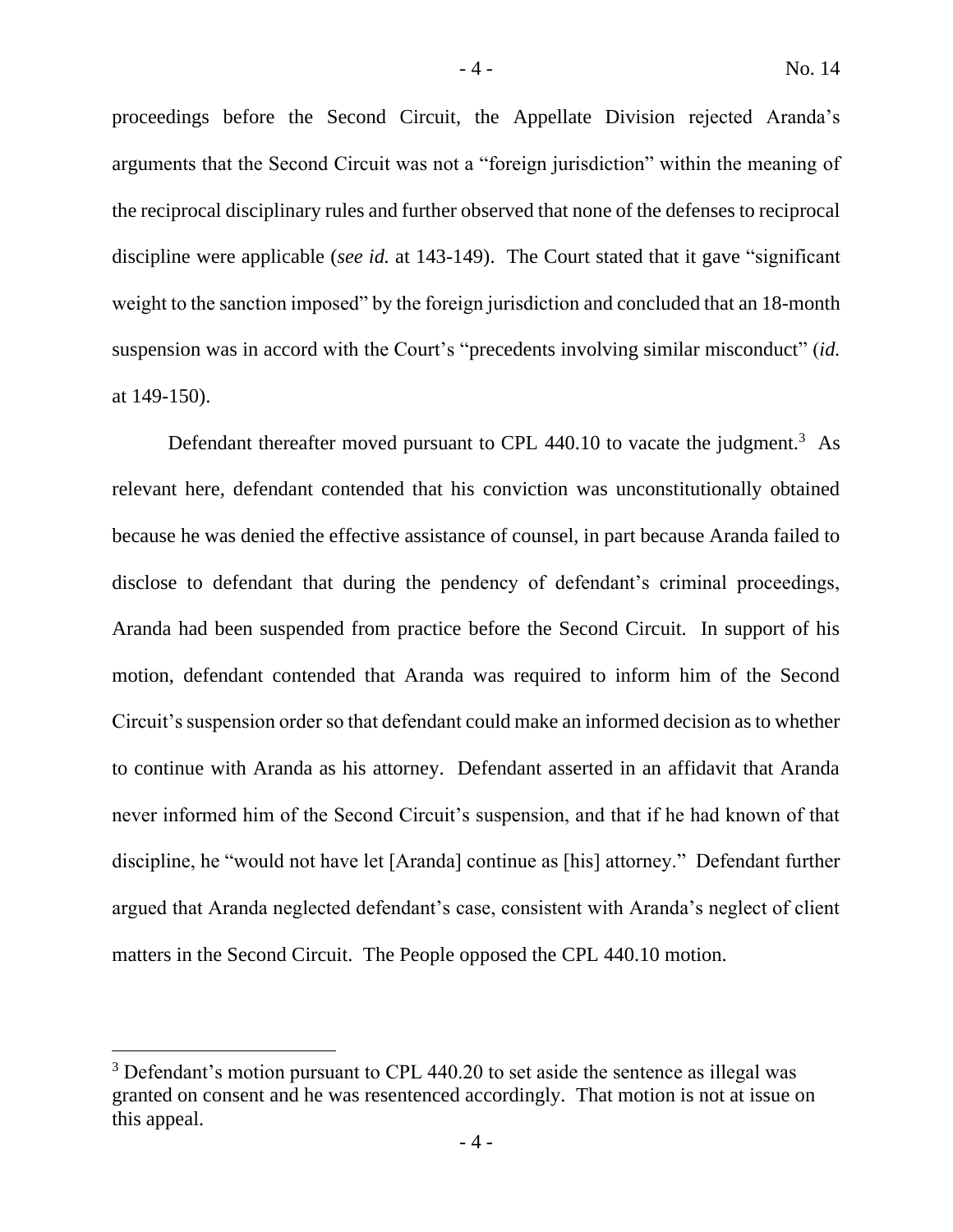Supreme Court denied defendant's motion to vacate the judgment. The court reasoned that Aranda had no legal or ethical duty to inform defendant that he was suspended by the Second Circuit, and that Aranda was still an attorney in good standing in New York when he represented defendant. The court rejected defendant's remaining contentions regarding Aranda's allegedly defective performance.<sup>4</sup>

On appeal, the Appellate Division considered together defendant's direct appeal from the judgment and his appeal by permission from Supreme Court's order denying his CPL 440.10 motion (190 AD3d 431 [1st Dept 2021]). As relevant here, the Appellate Division held that defendant's CPL 440.10 motion was properly denied. The Court rejected defendant's contention that Aranda's suspension by the Second Circuit rendered him "constructively suspended" from practice in New York (*see id.* at 432-433). The Appellate Division further concluded that, "[r]egardless of whether counsel should have informed defendant of the Second Circuit suspension, defendant has not shown that counsel's failure to do so requires a new trial" (*id.* at 433).

A Judge of this Court granted defendant leave to appeal (37 NY3d 954 [2021]). We now affirm.

## II.

<sup>&</sup>lt;sup>4</sup> The court specifically rejected as meritless defendant's claim that defense counsel was not aware of the accomplice's cooperation agreement to testify against defendant before defendant waived his right to a jury trial. Although the court granted defendant a hearing as to whether defendant was prejudiced by Aranda's mistaken belief as to defendant's predicate offender status, the court ultimately concluded that there was no prejudice.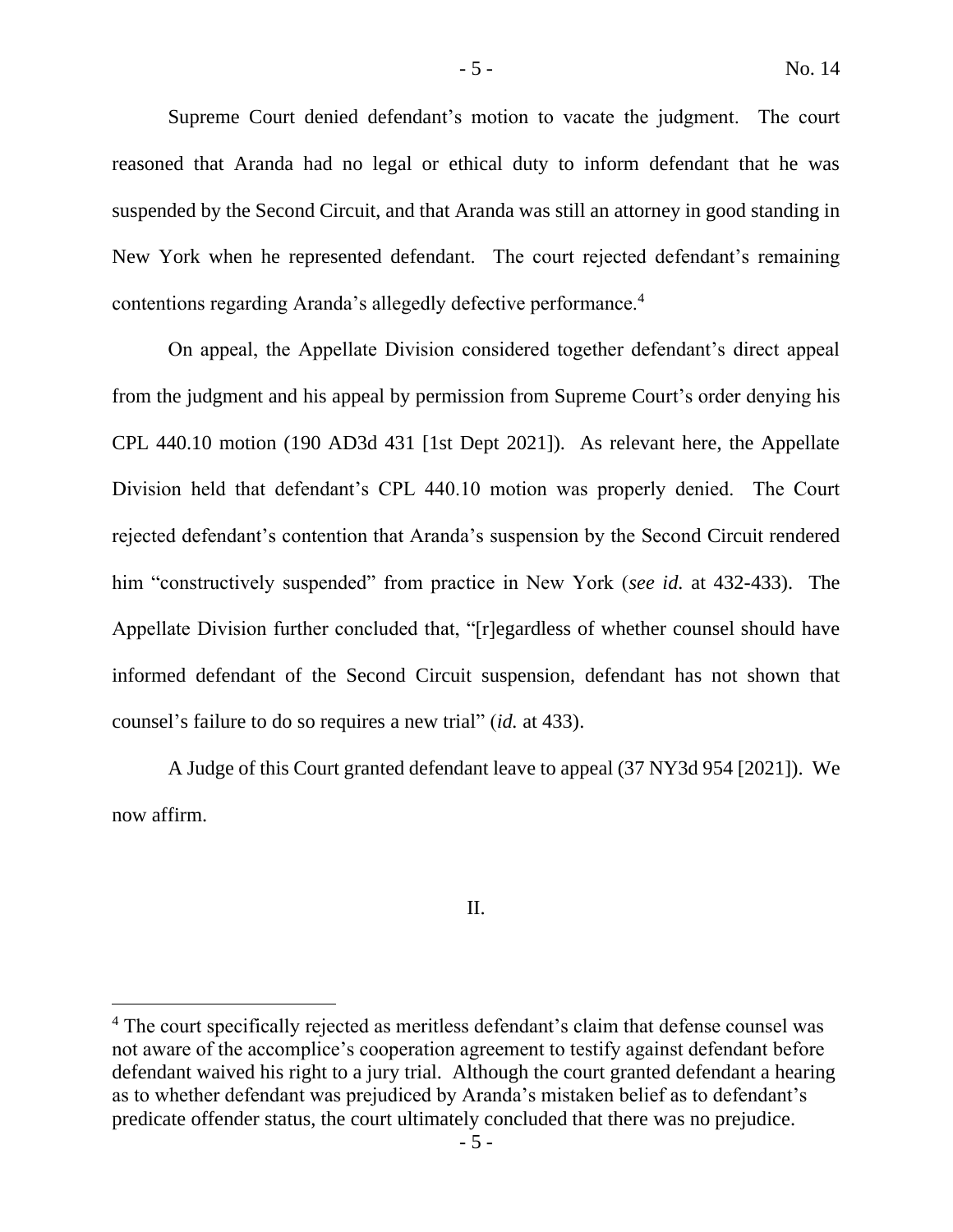Defendant first contends that Aranda's suspension by the Second Circuit automatically rendered Aranda "constructively suspended" from the practice of law in New York, such that defendant was not represented by the licensed counsel to which he was constitutionally entitled. Criminal defendants have a constitutional right to be represented by a licensed attorney (*see People v Felder*, 47 NY2d 287, 293-294 [1979]). Although defendant acknowledges that Aranda was "technically licensed" in New York during his representation of defendant, he argues that when an attorney is suspended or disbarred by a foreign jurisdiction for "serious misconduct," that attorney should be rendered constructively suspended from criminal practice in New York, and therefore unable to represent criminal defendants, while reciprocal discipline proceedings in New York are pending. We decline to create such a rule.

*People v Kieser* (79 NY2d 936 [1992]), upon which defendant relies, does not support defendant's argument for a per se rule. In that case, the defendant's attorney was admitted to practice law in New Jersey but failed to obtain pro hac vice admission in New York and therefore was never licensed in this jurisdiction. Moreover, the attorney was temporarily suspended in New Jersey for nonpayment of bar dues during the time that he represented the defendant (*see id.* at 937). The Court held that the attorney's temporary suspension and failure to obtain pro hac vice admission in New York were " 'technical' " defects that did not deprive the defendant of the licensed counsel to which he was entitled (*id.* at 938).

Although the *Kieser* Court distinguished between "technical" defects and "serious and substantive" defects in an attorney's ability to practice law, it did so in a context where

- 6 -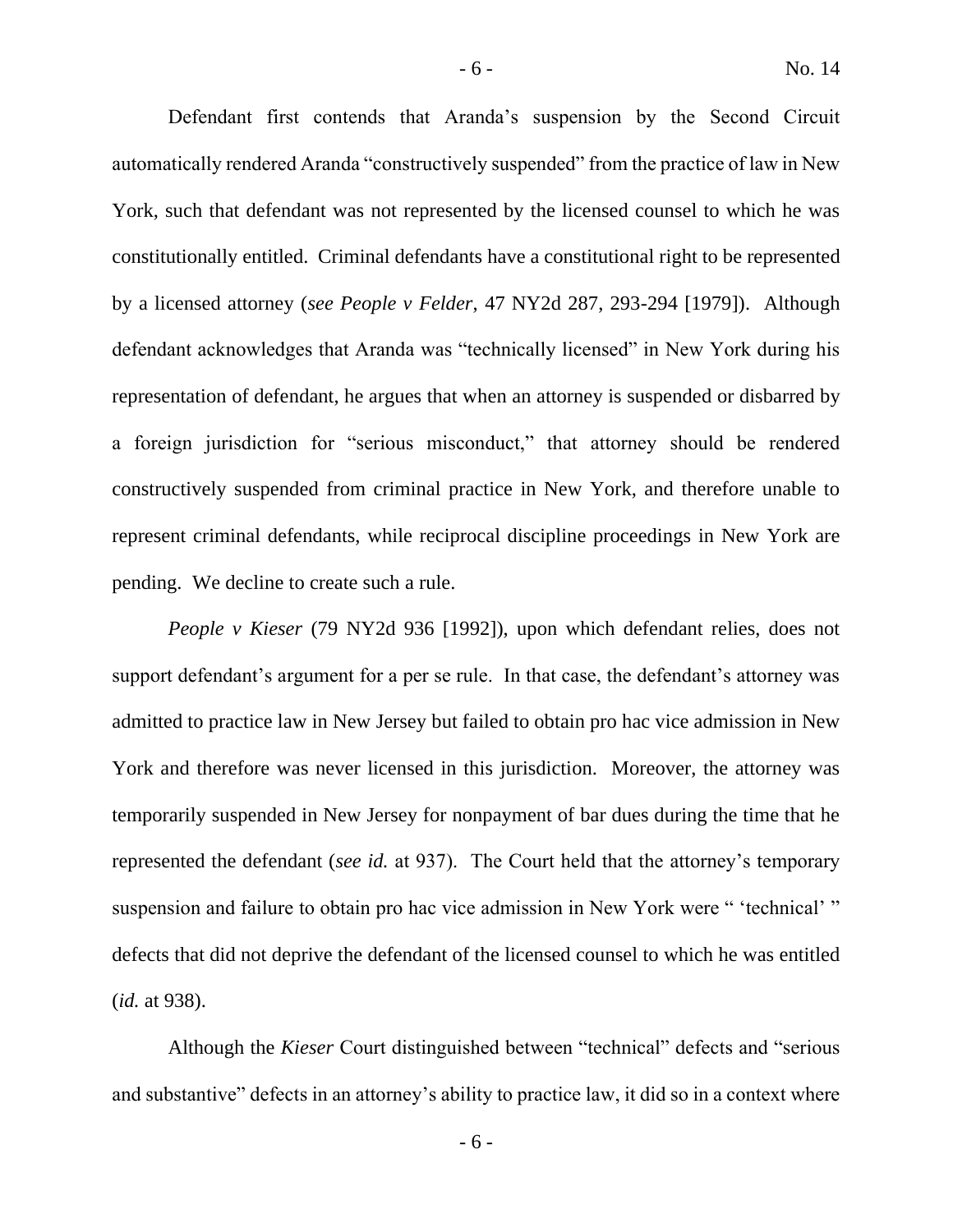the defendant's attorney was not admitted in New York and was temporarily unlicensed to practice law in any state (*see id.* at 937-938). Here, by contrast, Aranda was an attorney licensed to practice in New York at the time he represented defendant. The Court did not suggest in *Kieser* that an attorney licensed to practice in New York could be constructively suspended in this state due to the imposition of foreign discipline. Furthermore, when discussing "serious and substantive" defects that would render counsel unlicensed, the Court cited examples such as the failure to seek admission in any state or the failure to pass a bar examination (*see id.*, citing *Solina v United States*, 709 F2d 160, 167 [2d Cir 1983] and *United States v Novak*, 903 F2d 883, 890 [2d Cir 1990]).

In addition, attorneys who are the subject of disciplinary proceedings, including reciprocal disciplinary proceedings, are entitled to due process, which includes notice and an opportunity to be heard (*see Matter of Hallock*, 37 NY3d 436, 442 [2021]; *Matter of Dondi*, 63 NY2d 331, 339 [1984]; *Matter of Zuckerman*, 19 NY2d 977, 978 [1967]). Attorneys may raise defenses and mitigating evidence in opposition to the imposition of reciprocal discipline (*see* 22 NYCRR 1240.13 [b]). Thus, contrary to defendant's contention, the imposition of reciprocal discipline is not a foregone conclusion, nor is the nature or length of any reciprocal discipline imposed certain. Defendant's proposed rule would deprive attorneys of the due process to which they are entitled in pending reciprocal disciplinary proceedings.<sup>5</sup>

<sup>&</sup>lt;sup>5</sup> The Appellate Division's suspension of Aranda nunc pro tunc to the date of the Second Circuit's suspension did not render Aranda actually unlicensed to practice law in New York during his representation of defendant or mean that his practice of law in New York hile the reciprocal disciplinary proceedings were pending was unlawful (*see Burgos*,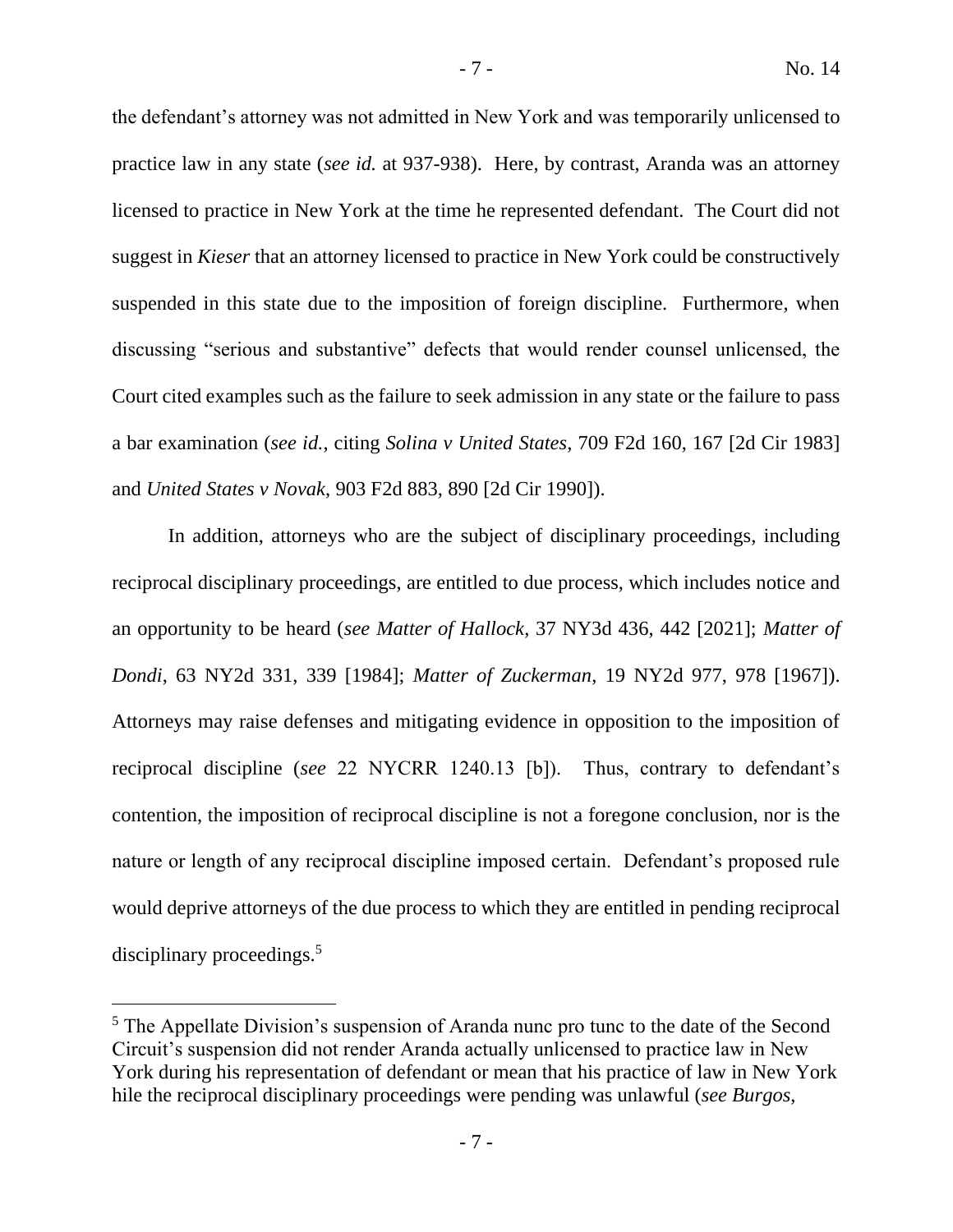III.

Defendant further contends that Aranda's failure to inform him of the Second Circuit's suspension and the pending reciprocal disciplinary proceedings in New York deprived him of his constitutional right to choice of counsel. It is well settled that criminal defendants have a constitutional right to retained counsel of their choosing if they do not require an appointed attorney (*see e.g. United States v Gonzalez-Lopez*, 548 US 140, 144 [2006]; *People v O'Daniel*, 24 NY3d 134, 138 [2014]; *People v Arroyave*, 49 NY2d 264, 270 [1980]). That right is not unlimited. For example, the court has authority to prevent a defendant's insistence on representation by counsel who has an actual conflict of interest (*see Wheat v United States*, 486 US 153, 162 [1988]; *People v Carncross*, 14 NY3d 319, 323 [2010]), and "a defendant may not employ such right as a means to delay judicial proceedings" (*Arroyave*, 49 NY2d at 271). If a defendant has been deprived of the constitutional right to choice of counsel by the court, the defendant need not demonstrate prejudice, and harmless error analysis does not apply (*see Gonzalez-Lopez*, 548 US at 146, 148-150; *Arroyave*, 49 NY2d at 273).

No statute, court order, or New York Rule of Professional Conduct affirmatively required Aranda to disclose the Second Circuit's suspension or the pending reciprocal disciplinary proceedings in New York to defendant. The Second Circuit's suspension order required Aranda to disclose the suspension to clients with cases pending in that court, and

<sup>190</sup> AD3d at 432-433). Defendant does not contend otherwise. The Appellate Division did not issue an interim suspension of Aranda while the reciprocal disciplinary proceedings were pending in that Court (*see generally* 22 NYCRR 1240.9).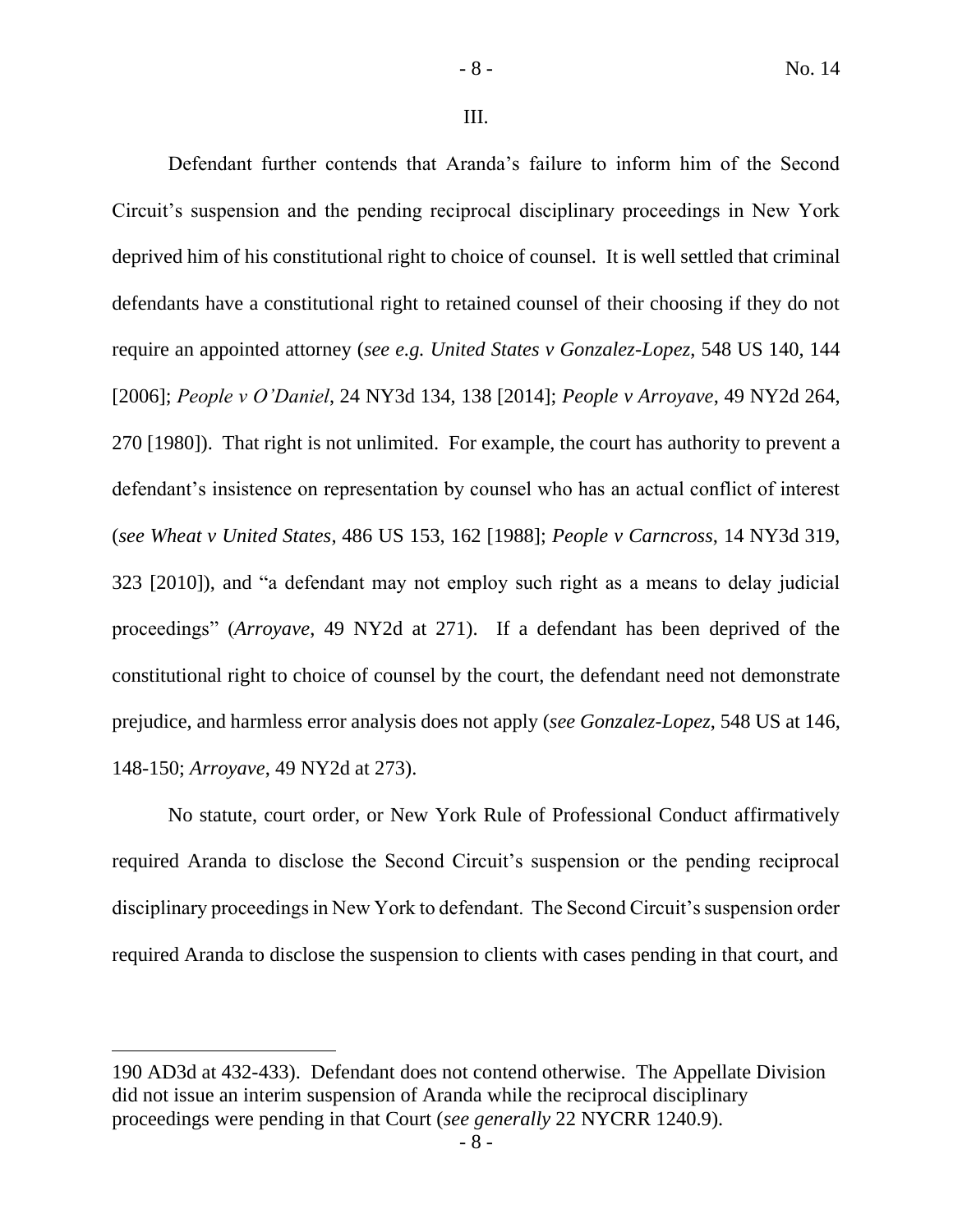its supplemental order required him to inform New York disciplinary authorities of the suspension, which he did. Of course, had a court order or any ethical rule required affirmative disclosure of the Second Circuit's public discipline or the pending New York disciplinary proceedings to his New York clients, Aranda would be obligated to comply. In the absence of such, however, the pending reciprocal disciplinary proceedings were confidential until they concluded (*see* Judiciary Law § 90 [10]; 22 NYCRR 1240.18). Furthermore, as previously explained, the imposition of reciprocal discipline was not automatic, nor was it inevitable that the Appellate Division would also impose the sanction of suspension.

Here, the Appellate Division suspended Aranda from the practice of law in New York approximately two weeks after the judgment was entered upon the imposition of sentence, and Aranda was therefore licensed to practice in New York during the pendency of the criminal action against defendant. We decline to create a bright-line rule invariably requiring attorneys to affirmatively disclose the imposition of foreign discipline or pending reciprocal discipline proceedings to their clients in every case, where no court order or ethical rule requires such disclosure.

Instead, we conclude that an attorney's failure to disclose the imposition of foreign discipline and pending reciprocal disciplinary proceedings can adequately be assessed in the context of an ineffective assistance of counsel claim, which defendant continues to raise on this appeal. Our "flexible" standard for analyzing such claims provides that "so long as the evidence, the law, and the circumstances of a particular case, viewed in totality and as of the time of the representation, reveal that the attorney provided meaningful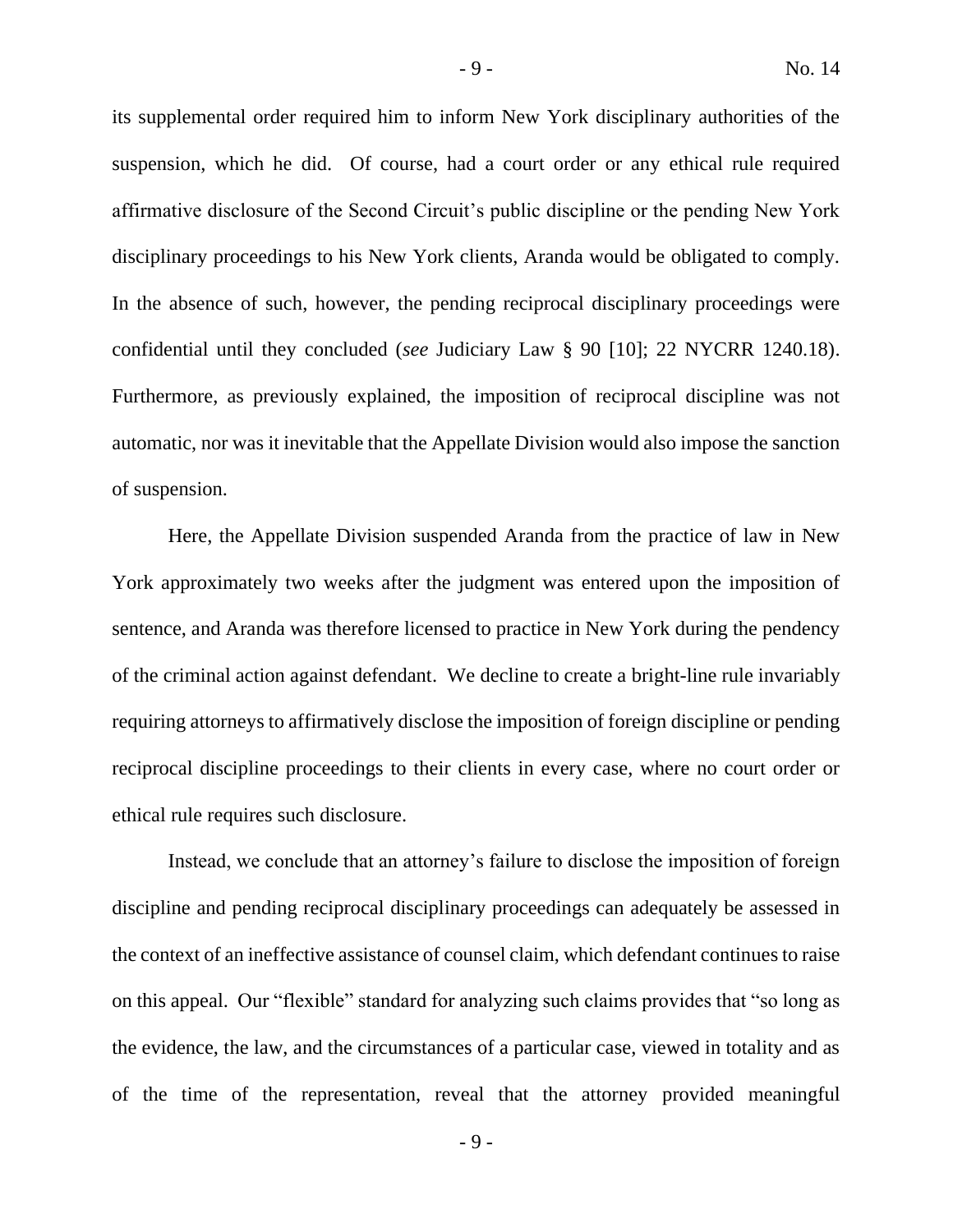representation, the constitutional requirement will have been met" (*People v Benevento*, 91 NY2d 708, 712 [1998] [internal quotation marks and alterations omitted]).

We agree with the courts below that defendant has not sustained his burden of demonstrating, based on " 'the evidence, the law, and the circumstances of [his] particular case, viewed in totality and as of the time of the representation,' " that Aranda's performance, including his failure to disclose the suspension, deprived defendant of meaningful representation (*id.*, quoting *People v Baldi*, 54 NY2d 137, 147 [1981]). The aspects of Aranda's performance about which defendant complains were either refuted by the record or consistent with the strategic decisions of a reasonably competent attorney and did not prejudice defendant (*see id.* at 712-713). Defendant has not demonstrated that the neglect of cases that led to the Second Circuit's discipline was present in Aranda's representation of defendant. Furthermore, defendant has not demonstrated that the imposition of reciprocal discipline in New York impacted Aranda's representation of him or prejudiced him because Aranda was a licensed attorney in New York during the pendency of defendant's criminal proceedings. 6 Defendant was not deprived of the attorney of his choice solely due to the imposition of foreign discipline.

Accordingly, the order of the Appellate Division should be affirmed.

<sup>&</sup>lt;sup>6</sup> "Because our state standard . . . offers greater protection than the federal test, we necessarily reject defendant's federal constitutional challenge by determining that he was not denied meaningful representation under the State Constitution" (*People v Caban*, 5 NY3d 143, 156 [2005]).